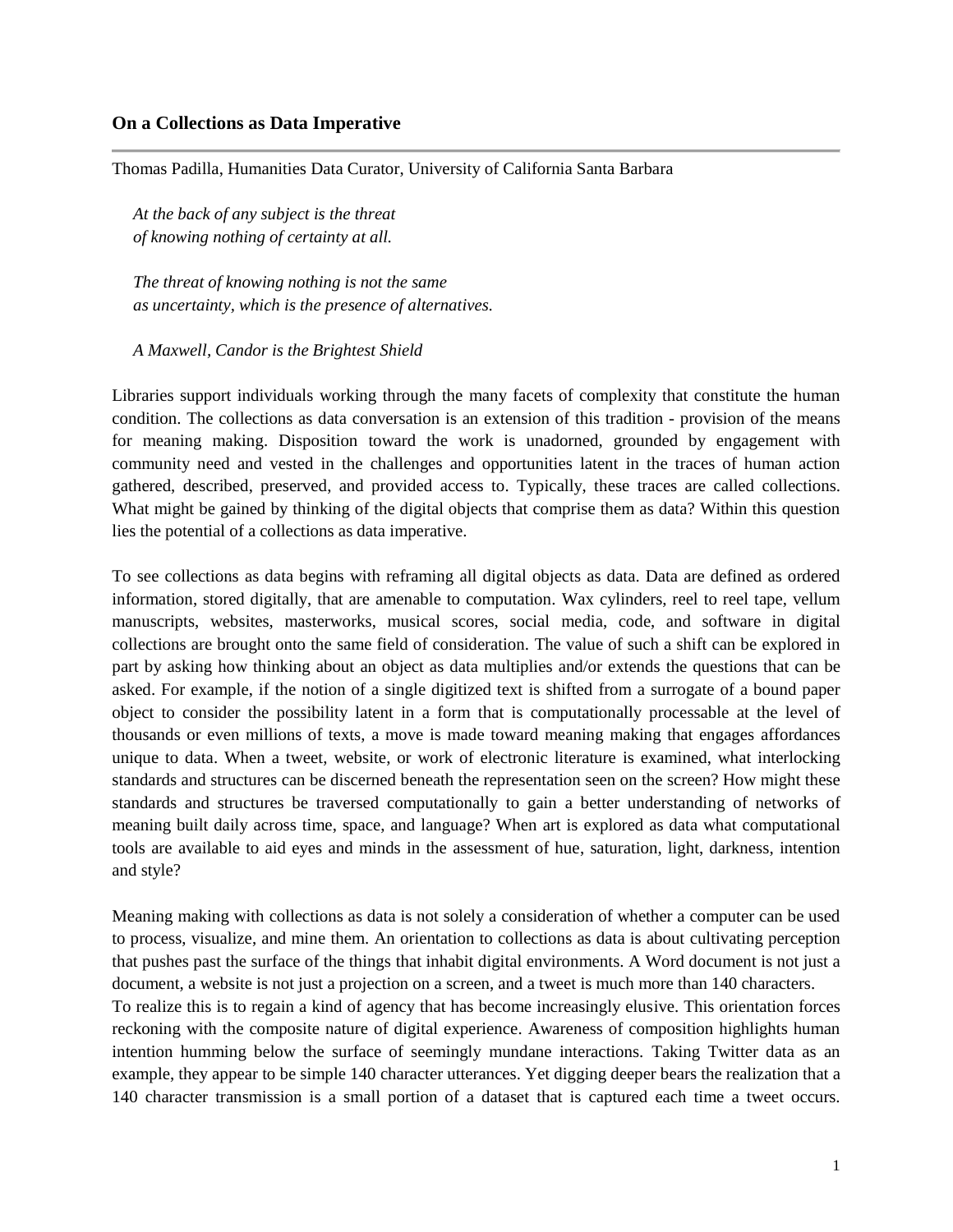Geolocation, timestamping, links to webpages, links to images, language, and a wide array of data that records relationships between Twitter users is captured and counted discreetly *ad infinitum.* This mass of data serves purposes that are often not readily apparent. When thinking of using Twitter as merely sharing a brief message, or perhaps a paper note, individual ability to have material purchase on the world is done a disservice. In the meantime, power and control resides in the hands of those that take a data first, representation second mentality - namely corporations, governments, researchers, and increasingly as Bergis Jules has noted - law enforcement agencies. In simple terms, a collections as data imperative entails developing the means to help all members of society, across all classes and backgrounds, working within the academy and outside of it to engage critically with the traces of human activity we collect in the fullest manner possible, native to the complexity of their form, and critically attuned to the possibilities *and* perils that come with their use.

# **Collections as Data: Stewardship and Use Models to Enhance Access**

In September 2016, the Library of Congress' National Digital Initiatives (NDI) team brought together a diverse group of experts from academic institutions, non-profits, independent research groups, Federal agencies, private funding organizations, public libraries, and industry to highlight collections as data work and discuss possible roles that libraries can play. Day 1 featured a rich group of talks that highlighted work with Library of Congress collections, a broader field of data use, nuanced ethical issues, and approaches to developing and sustaining communities around the use of collections as data. Day 2 hosted a series of focus groups geared toward generating recommendations for how the Library of Congress might expand its role in this space through infrastructure development, programmatic innovation, and intra-governmental and extra-governmental partnerships. Aspects of the recommendations could be adopted singly or in collaboration by institutions differing in size and resources. Three conceptual frames inspired by the event are provided to help guide thinking through how libraries can participate in a collections as data imperative:

**Generativity** – to increase meaning making capacity **Legibility** – to document and convey provenance and possibility **Creativity** – to empower experimentation

#### *Generativity*

Libraries foster the conditions for meaning making to occur. Success in this effort is predicated on potential latent in collections, infrastructure and spaces - both virtual and physical - that provide access, and librarian ability to help diverse communities navigate the possibilities that arise during use. Collections as data entails thinking about ways to increase meaning making capacity by making collections more amenable to use across an expanded set of methods and tools, typically but not exclusively computational in nature. Increasing amenability entails reconsidering approaches to collection form, description, discovery, and access - but perhaps more importantly it entails vigilant attention to *who the work is done for*. It is typical when considering this question to think of "target audiences". To think about partnerships is more productive.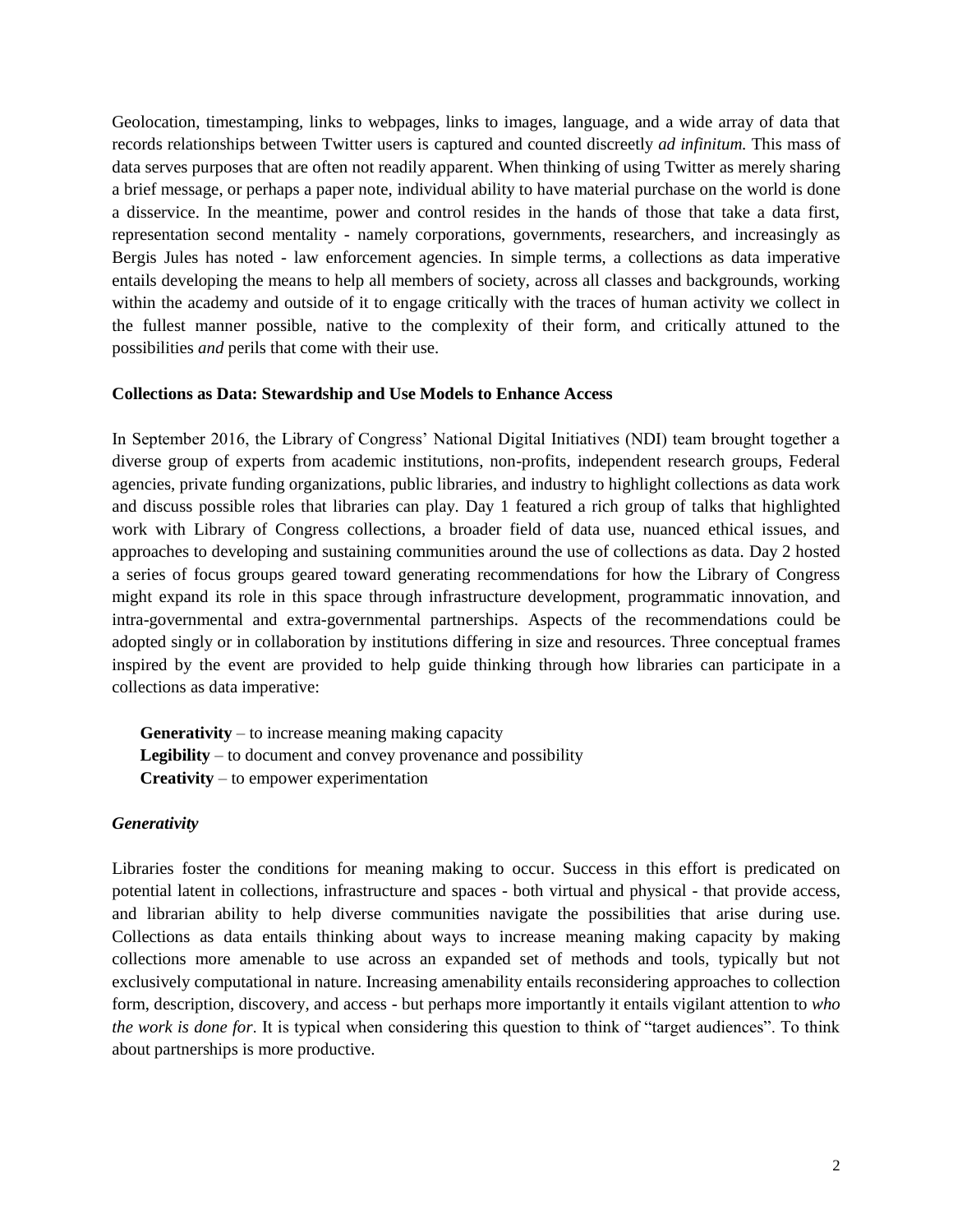During the *Collections as Data* symposium Matthew Weber, Kate Zwaard, and Elizabeth Lorang spoke to the value of academic partnerships. For Weber, comparing disciplinary perspectives with a historian during a web archive hackathon hosted at the Library of Congress helped remove a "black box" from data. For Zwaard, Library of Congress staff collaboration with researchers at the event provided an opportunity to leverage subject area and collection expertise. In turn, library staff gained exposure to demands that emerging research places on library data. With *Text and/as Image*, Elizabeth Lorang shared a librarian and computer science faculty collaboration that explores the use of image recognition techniques to identify and extract poetry from page images of historical text in the Library of Congress' *Chronicling America* collection. This brief sampling of partnerships demonstrates reciprocal benefits that are possible in collections as data work. Partnership afforded enhancement of the meaning making capacity of collections for academic researchers in the near term, for the library to steward that meaning making, for the library to gain a sense of where services can be improved, and for research interests to be aligned in such a way that techniques are developed to enhance collections for a wide set of communities. For example, Lorang's work with identification of poetry in *Chronicling America* could likely be applied to textual collections held by other cultural heritage institutions. Consider how powerful it could be to provide public access to all of the poetry embedded in digitized historical text that libraries, archives, and museums have produced over the past 20 years.

With *Documenting the Now*, Bergis Jules' modeled a form of partnership that extends to data creators. Documenting the Now develops open source tools that enable collection, analysis, and sharing of Twitter data. The project was spurred by the death of Michael Brown in Ferguson, Missouri. From the outset the project team has consistently focused on the human dimensions of the data they are collecting. That focus has led to partnerships with a diverse cast of community representatives, in an attempt to do collections as data work that elevates the primacy of source community need over a normative commitment to unfettered access to data. This type of partnership is simultaneously about respecting and safeguarding humans that can be readily identified and possibly persecuted through the data they leave behind, while trying to balance preservation and future use of an important testament to American life in a time of great discord. Documenting the Now provides a model for the Library of Congress to consider as it continues to work toward providing access to its own Twitter data collection and other collections that bear similar concerns.

# *Legibility*

To make collections as data usable, the processes by which they are established must be made legible. These data are the product of design decisions whose purposes are typically not available for a user to consider. Lack of availability can be traced to a predominant understanding of digital collection use that does not address the needs of users who desire to work with collections computationally. The result is the presentation of seamless digital collections that aim to support interactions with objects rather than with the data that comprise those objects. Libraries do not often provide access to the scripts that generate collection derivatives, access to processes for cleaning or subsetting data, access to custom schema that have been used, indications of how representative digital holdings are relative to overall holdings, nor is the quality of data typically indicated. Libraries do not typically expose why some collections have been made available and others have not. Libraries do not typically identify the library staff personally responsible for modifying, describing, and creating collections – a dimension of provenance that must be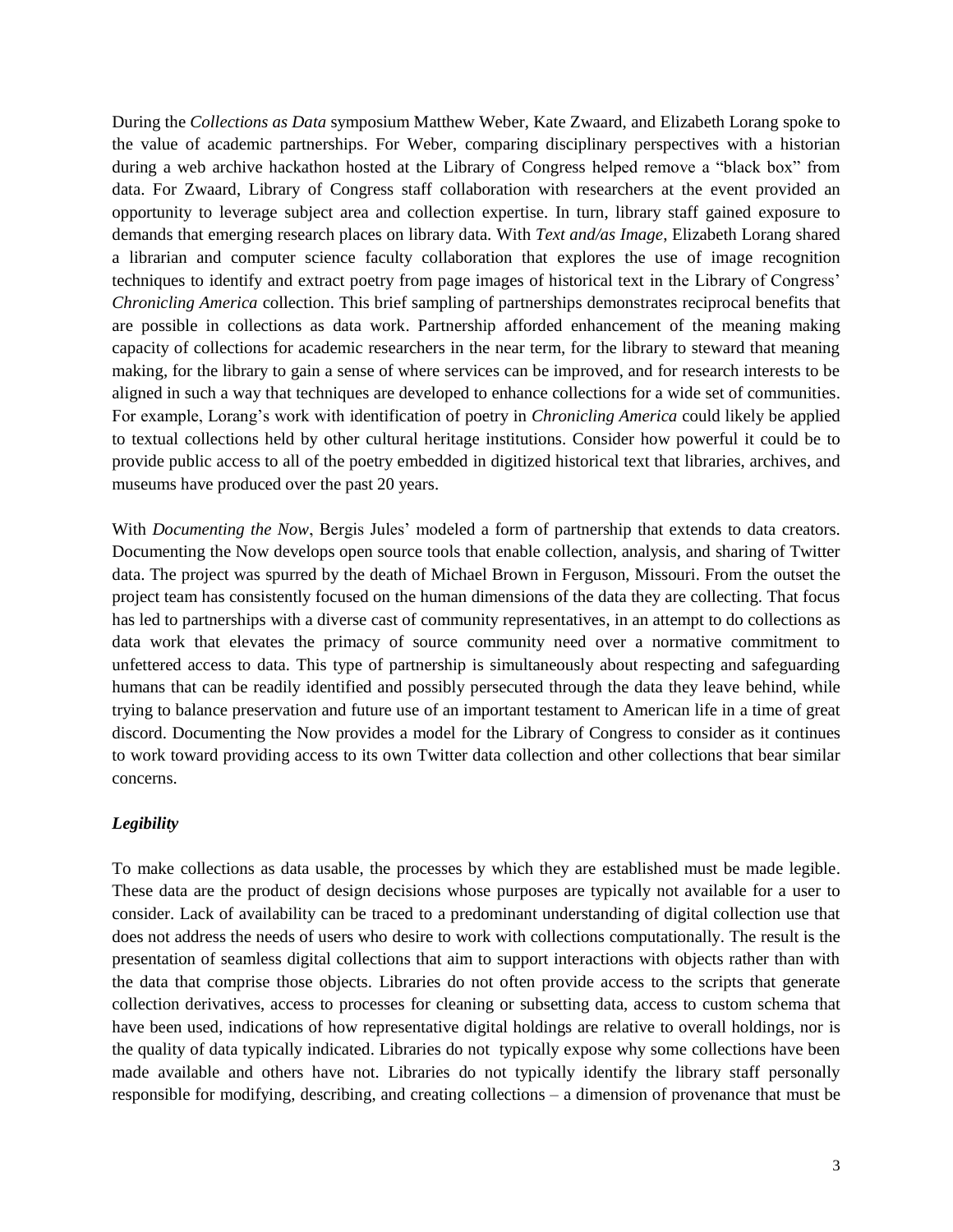accessed in order to determine data ability to support a research claim. Collections as data possibility is contingent on integrity vouchsafed by expanded documentation practice. Work in this area can be informed by efforts to cultivate data practices that encourage reproducible research. Victoria Stodden provides a vital reference point in the recent *Science* article, "Enhancing Reproducibility, for Computational Methods", which argues for ready availability of code, data, and workflows.

Attempts at creating legible collections are aided by becoming more familiar with collections as data use. During her presentation, Harriett Green introduced *Digging Deeper, Reaching Further: Libraries Empowering Users to Mine the HathiTrust Digital Library Resources*. This project aims to help librarians expand their role from "content provider" to partner in data driven research. With a three-year award from the Institute of Museum and Library Services, Green and her team are developing a program that will teach librarians how to work with textual data using text mining methods and tools. The aim of this work is to empower librarians with knowledge of data and computational methods that will help to position them as partners with researchers in exploring the potential that collections as data provide. While Green's project is focused on use of Hathitrust, its utilization of data and infrastructure can inform similar efforts at other institutions.

With the *Synergies among Digital Humanities and African American History and Culture* (AADHum) initiative, Trevor Muñoz presented a nuanced view on developing community that can deeply inform development of legible data. Muñoz cautioned against thinking about communities as narrow expert groups, familiar with certain methods, acculturated in such a way that they will find, learn, and collaborate with each other on collections as data projects. Instead, Muñoz advocated for thinking deeply about how to develop community in a manner that doesn't ignore a multiplicity of community memberships - a campus community, a regional community, a State community. If communities are to be developed that make use of collections as data, diversity of identity and motivation must be considered in concert with the methods and tools commonly employed to work with collections as data. When Muñoz engages in community development he does not presume to know all of the ways a set of individuals might wish to engage data. In doing so he makes room for learning how to develop data that aligns with community need.

# *Creativity*

Pursuing a collections as data imperative requires creative thinking. Creative thinking requires safety and protection. In order for this work to occur it will be necessary to create space administratively and programmatically that encourages a wide range of experimentation. These experiments should be grounded only by their commitment to serving as the means to empower library staff as they consider refocusing, redefining, and extending aspects of their roles and responsibilities to increase the resonance of their commitments. To the extent that it is possible, experimentation should be built in as a core institutional activity across a broad range of areas - reference services, collections, outreach, preservation, repository development, digitization, web archiving, metadata, digital initiatives - all have a role to play. While some experiments will be internal, it is essential that creativity extend to thinking about ways to build partnerships with communities outside of the library - to invite them in to experiment with collections as data and the evolving services that are developed to support their use.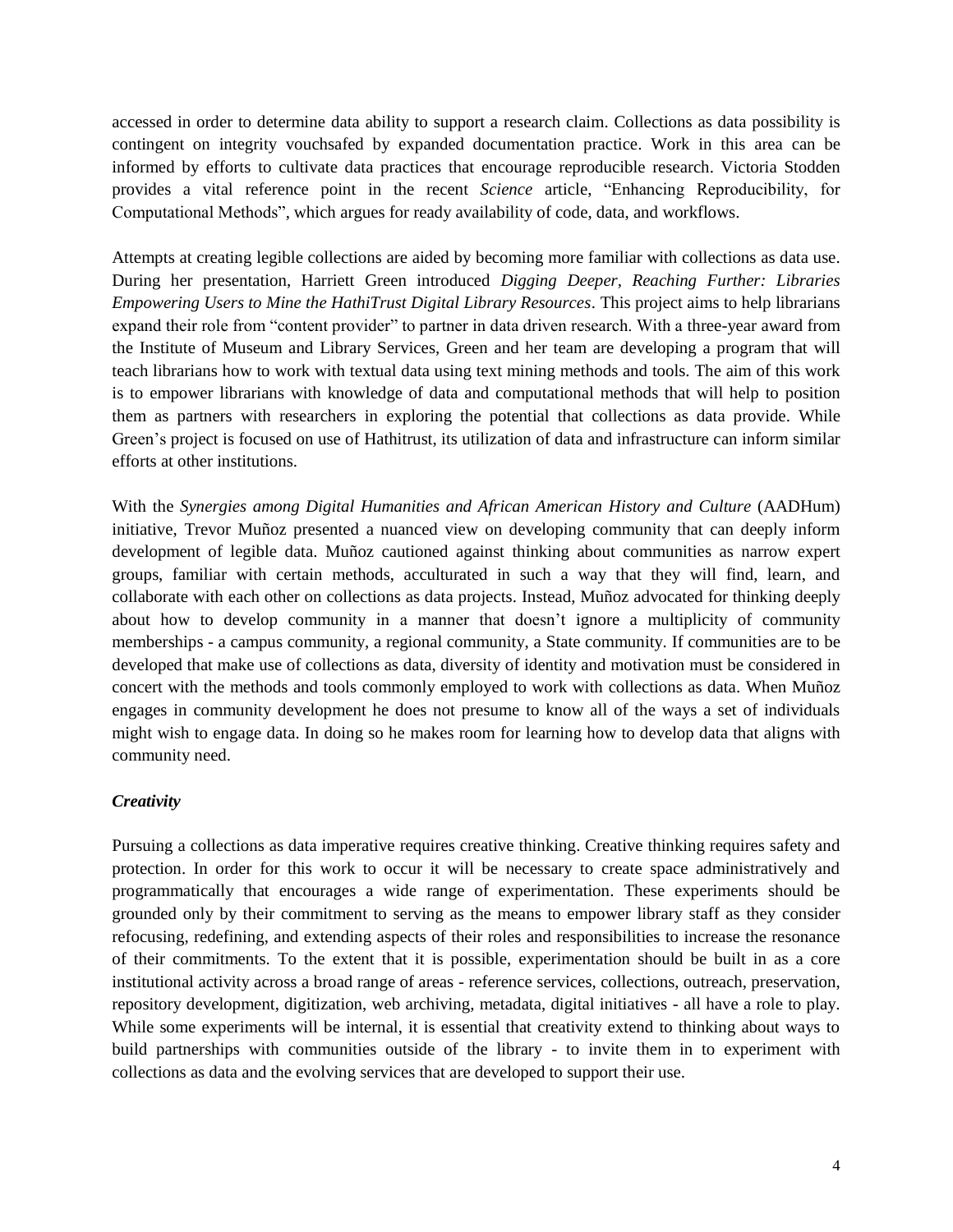Day 2 of *Collections as Data: Stewardship and Use Models to Enhance Access* generated recommendations meant to help guide the Library of Congress' initial collections as data experimentation. Recommendations were provided by individuals from institutions and organizations that include but are not limited to the Massachusetts Institute of Technology, Pinboard, the Office of Creative Research, the University of California Santa Barbara, National Endowment for the Humanities, Amherst College, University of Illinois at Urbana Champaign, Yale University, the Smithsonian Center for Learning and Digital Access, University of Maryland College Park, Zooniverse, WGBH Media & Archives, the Mellon Foundation, and the Schlesinger Library at Harvard University. While specifically geared toward surfacing opportunities for the Library of Congress, aspects of the recommendations can be taken up by other institutions.

Ethically grounded approaches to creating, acquiring, developing, and using data ran throughout *Collections as Data: Stewardship and Use Models to Enhance Access*. In his talk on day 1, Jer Thorp asked what it was like "to live in data". Thorp illustrated a combination of systems, infrastructure, and cultivated social norms that produce readymade versions of the self from data individuals produce. Often unwitting data producers are in turn impacted by these representations. Thorp provided concrete examples: erroneous determinations of community depression in a high school based on tweets and explorations into personhood as constituted by targeted advertisements. Thorp also articulated alternative possibilities for "living in data" that foreground individual agency. With an app called *Floodwatch*, individuals can track how advertisers are targeting them and choose whether or not to contribute that data for research purposes. In his talk, Maciej Ceglowski warned against overdependence on algorithmic approaches to working with data. For certain purposes Ceglowski pointed to the benefits these approaches could generate for working through digital collections to identify objects in images. Yet he warned against their potential to become "money laundering for bias" without sustained and nuanced human intervention. Melissa Parham argued that every act of data collection is an act of erasure – either implied by what is collected or not collected, or explicit via collection normalization.

Where data ethics are foundational to collections as data, a turn toward beginnings is possible.<sup>1</sup> Three high-level recommendations guide an initial course – **(1)** form data partnerships, **(2)** foster data engagement, **(3)** iterate toward providing collections as data. These recommendations are derived from Day 2 and informed by presentations on Day 1. Data partnerships are used to broaden and deepen

<sup>&</sup>lt;sup>1</sup> A natural first recommendation could chart engagement with the ethical dimensions of collections as data work. A *focus of this kind would be problematic. The problem can be illuminated by thinking on efforts that bear similar tensions. For example, much has been written on the perils of prioritizing diversity by programmatically segmenting it, as a step in hiring, or in track at an academic conference. Segmentation appears to be a marker of recognizing a problem and according a space for that problem to be discussed under host endorsement. Yet the terms of engagement presented by the framing undermine the goal. By "according space", this kind of approach often has the effect of moving conversations to their "appropriate place", an isolated room in a conference venue, or in organizational terms rendered as a check box to be ticked in the process of recruitment. While often well-meaning, segmentation is a poor substitute for translating the problem into a set of values that are systematically incorporated and materially implemented throughout the culture of an entire organization. In collections as data work, data ethics should aspire to this latter form of integration rather than relegation to a type of activity to be completed. This kind of work is never finished.*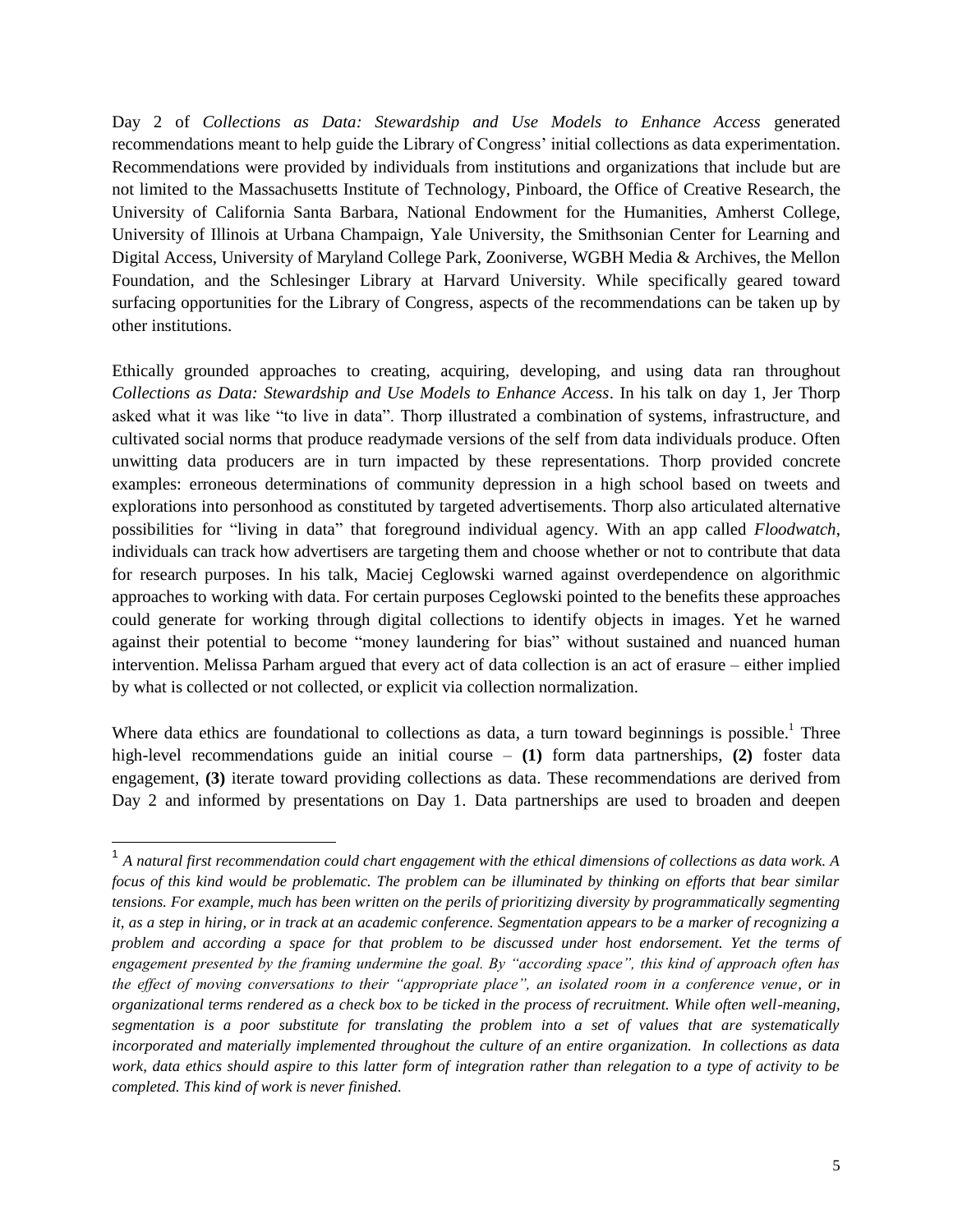collections as data work. Fostering data engagement is a development and outreach activity. Iterating toward providing collections as data celebrates and endorses an inherently experimental endeavor.

# *Form Data Partnerships*

Data partnerships support efforts to broaden and deepen collections as data work. Partnerships should be internal as well as external. Internal partnerships enable sustained library staff exploration of primary as well as ancillary work that holds potential to drive collections as data forward. Internal partnerships should be intentionally designed to cross-pollinate library skills, dispositions, and community connections throughout an organization. Additional funding and release time should be provided to support these partnerships. Library staff secondment to any organization that stands to provide an experience that benefits collections as data work should be supported. External data partnerships are intended to draw a diversity of perspectives into the library. External candidates for partnership should be drawn from a wide pool of possible partners – journalists, activists, academics, technologists, librarians, archivists, and individuals organizing initiatives like Black Girls Code and PyLadies. Onsite as well as virtual residencies should be accommodated. Long and short term commitments should be supported. All labor should be compensated at or above market norms and shared publicly in traditional and nontraditional formats. Labs and/or focused units (e.g. research and development, digital scholarship) should be developed and resourced in such a way that they are able to effectively catalyze sociotechnical collections as data work. Labs and/or focused units should encourage collaborative effort in pursuing primary and ancillary collections as data research. Capacious scope for collections as data effort is meant to work against a perception of specialization that renders the endeavor irrelevant to other functional components of a library. In order to catalyze the work, labs and/or focused units need to provide onsite as well as virtual access to data and the infrastructure to engage in analysis of those data. Hosting more events akin to the Chronicling America data challenge provide a prime opportunity to encourage innovative use of data that informs improvement of collections, infrastructure, and associated services.

- Create internal fellowships that enable primary as well as ancillary exploration of collections as data
- Promote cross pollination of library skills, dispositions, and community connections
- Encourage secondment to any organization that stands to benefit collections as data work
- Form diverse external partnerships: journalists, activists, academics, technologists, librarians,

archivists, and individuals organizing initiatives like Black Girls Code and PyLadies

- Initiate long/short term residencies
- Support onsite/virtual residencies
- Compensate residency and partnership labor at or above market norms
- Share product of partnerships in traditional and nontraditional formats
- Create labs and/or focused units (e.g. research and development, digital scholarship) that aim to catalyze sociotechnical collections as data research

● Host data challenges that encourage innovative use of data and inform improvement of collections, infrastructure, and associated services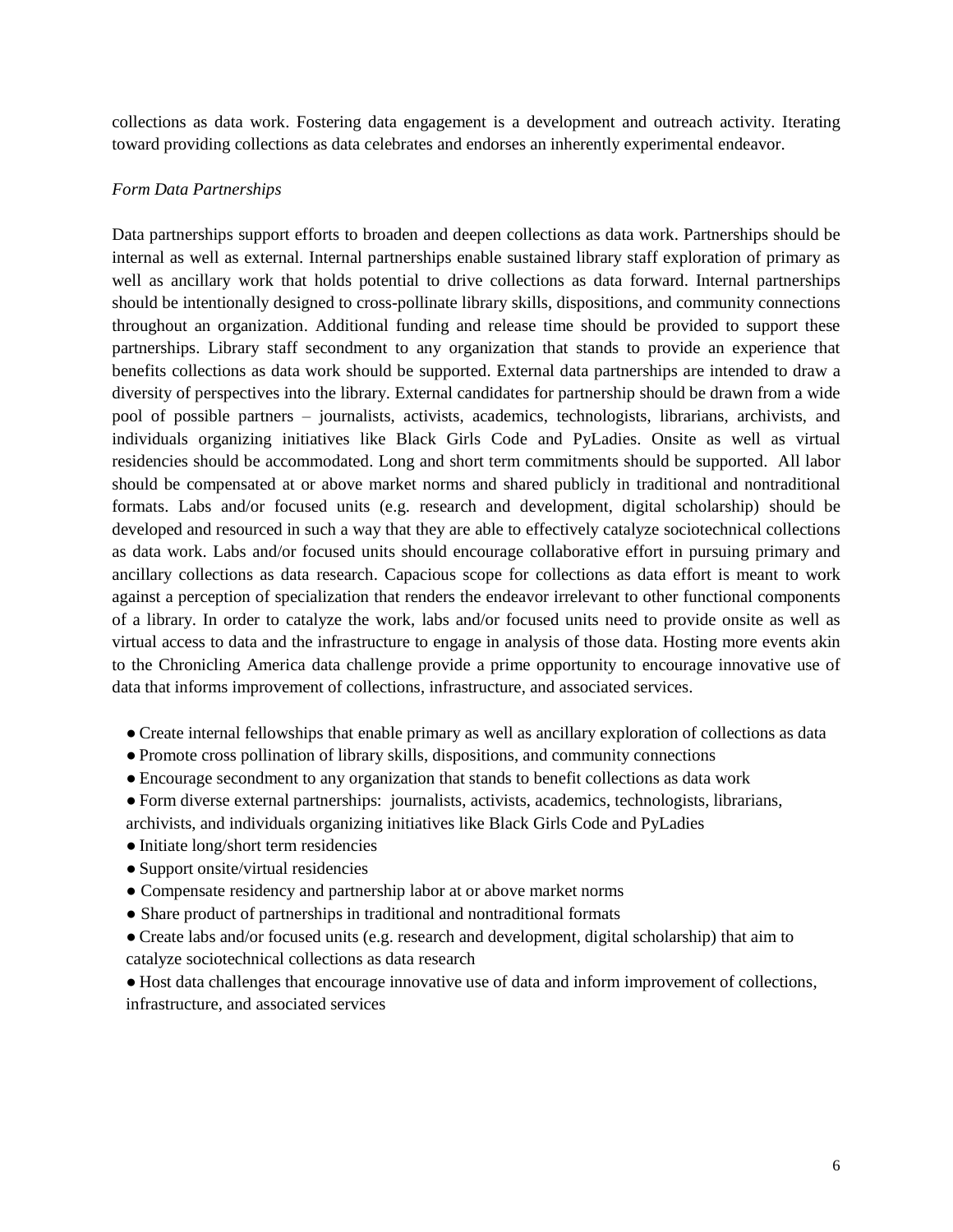#### *Foster Data Engagement*

Data engagement fosters development of methods, software, and infrastructure that encourage collections as data use. Libraries should foster development of methodological approaches to computational analysis of data. Work akin to Elizabeth Lorang's efforts to leverage image recognition techniques to identify and extract poetic content in digitized historic newspaper pages provides an example worthy of emulation. Libraries should foster development of open source software to enable computational analysis of data. In this effort libraries can be informed by existing engagement with open source development manifest in projects like Hydra. Libraries should think about ways to extend and/or create new infrastructure and services to facilitate computational analysis of collections as data. In this work libraries can be informed by the Hathitrust Research Center, though solutions in this space are needed that map to a range of local compute, staffing, and financial resources. In an academic context this effort may entail exploration of cloud compute support and/or approaches to developing services based on stable rather than one-off utilization of campus computing clusters. Across all of these efforts it will be important to maintain a focus on lowering barriers to use. Understanding how to lower barriers to use is predicated on knowledge of community need. Reaching this understanding can be arrived at in part through collaboration with library staff that have direct contact with communities that use collections and/or are likely to use collections with greater frequency in the near future (e.g. historian use of web archives). Understanding of use is crucially reinforced by sustained outreach activity that aims to learn from and invest in a range of perspectives on collections as data.

- Foster development of methodological approaches to computational analysis of data
- Foster development of open source software to enable computational analysis of data
- Foster development of infrastructure and services to support computational analysis of data
- Focus on lowering barrier of entry for working with collections as data
- Work with library staff that have direct contact with communities that use collections to inform collections as data work (e.g. subject experts)
- Engage in sustained outreach activity that aims to learn from and invest in a range of perspectives on collections as data

# *Iterate Toward Providing Collections as Data*

Iterating toward providing collections as data celebrates and endorses an inherently experimental endeavor. No consensus for this work currently exists. Solutions are contingent on community need, infrastructure, staffing, and financial resources. Variation in availability of resources presents the conditions for a range of solutions to arise. Broadly, the Library of Congress forum suggests focus on collections as data access, form, and quality.

**Access** entails development of mechanisms that provision collections as data. Generally, collections as data access mechanisms seek to enable "bulk" downloading of digital collections. In a basic implementation they provide the ability to download multiple collections, a single collection, or components of collections. Provisioning this kind of access is a relatively low barrier implementation. Libraries can readily provide links to zipped collections or expose static collection directories that can be accessed using open source programs like wget or Rsync. More advanced implementations provide the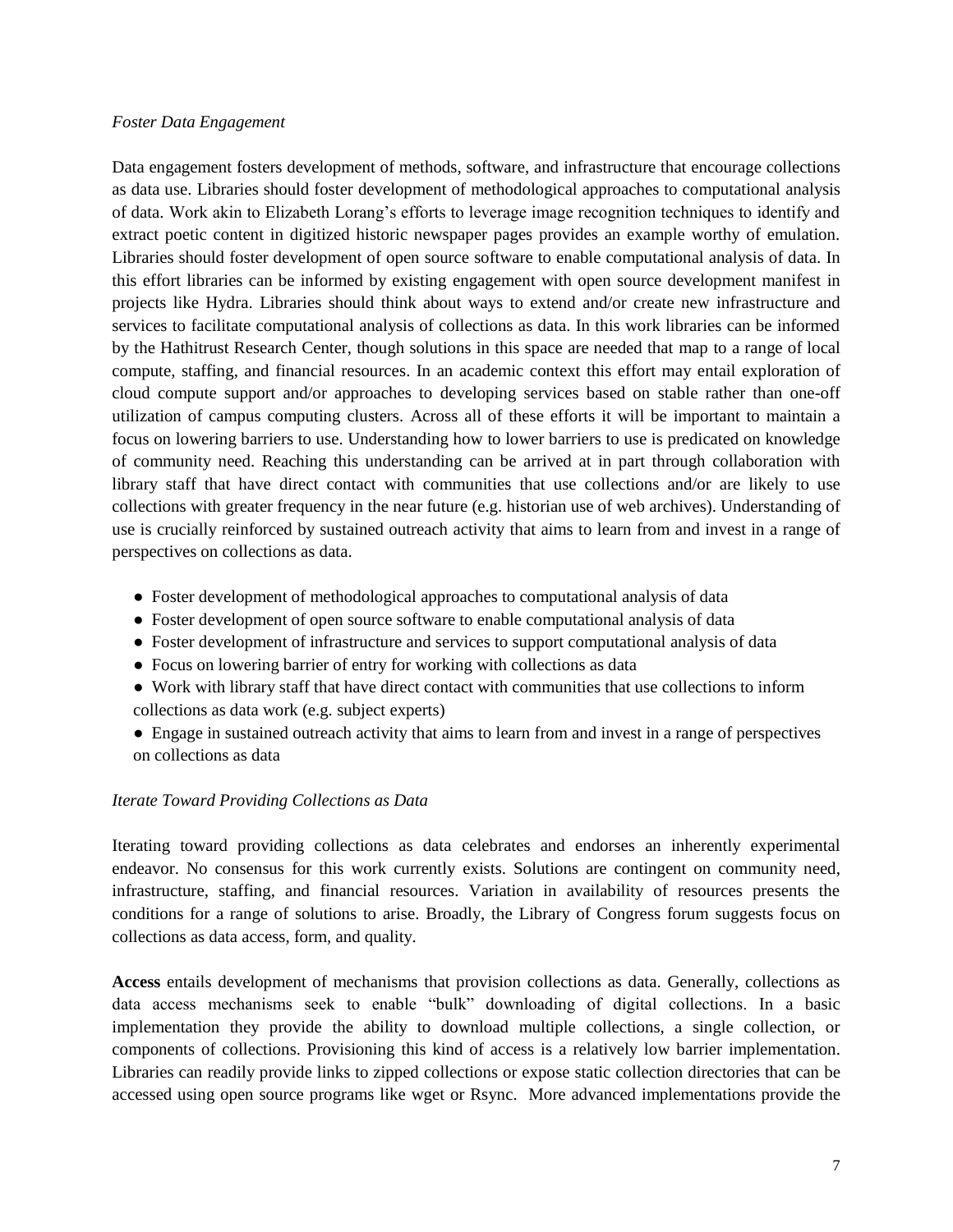ability to parametrically scope downloads by the metadata ascribed to collections and/or features of the data themselves. This type of ability can be served through development of an application programming interface (API). Provisioning access via API should be informed by steps peers have taken to encourage use of APIs by users with a range of technical expertise. For example, Europeana and the University of British Columbia provide access to an API query builder that helps users become familiar with how to request data from an API.

- Provision access to data via zipped collections and static collection directories
- Provision access to data via application programming interface (API)
- Develop access mechanisms that accommodate a range of technical expertise

Form entails development of collections as data that represent a span of content types instantiated in formats that are likely to be usable. Predominantly, users interested in computational work with digital library collections are constrained by infrastructure and services focused on provisioning text data. Moving forward, data type availability should be expanded through additional investment in web archives, social media, moving image, image, audio, and geospatial collections. As this portfolio expands it will be important to consider which formats data should be made available in, in light of ready compatibility with commonly used methods and tools.

- Expand availability of non-textual collections as data
- Determine data format requirements of commonly used methods and tools
- Provide data in a variety of formats

**Quality** entails development of collections as data that can readily support claims that are made with them. Objections to claims predicated on analysis of text data in digital library collections can often be traced to concerns about the relative fidelity of plain text data generated via optical character recognition (OCR) to paper page. Libraries should continue to think creatively about how they might improve the quality of data generated by processes of this kind. Improvements can be gained via in-house library research and development. Improvements can also be encouraged through collaborations with funding agencies that aim to support national data quality improvement competitions. Where possible transnational partnerships should be explored. In particular, partnering with efforts in the United Kingdom and the European Union to improve Handwritten Text Recognition (HTR). Opportunities for improving quality should also be explored via crowdsourcing partnerships with organizations like the Smithsonian and Zooniverse. For example, the Smithsonian could help a larger community by circulating non-Smithsonian collections into their transcription center platform.

- Invest in research and development that improves quality of data (e.g. improve OCR)
- Partner with funding agencies to support national data quality improvement competitions

● Engage in transnational partnerships to improve data quality generated by experimental methods (e.g. partnering with organizations in the United Kingdom and the European Union on Handwritten Text Recognition (HTR) technology)

● Work in collaboration with organizations like the Smithsonian and Zooniverse to enable crowdsourced enhancement of collections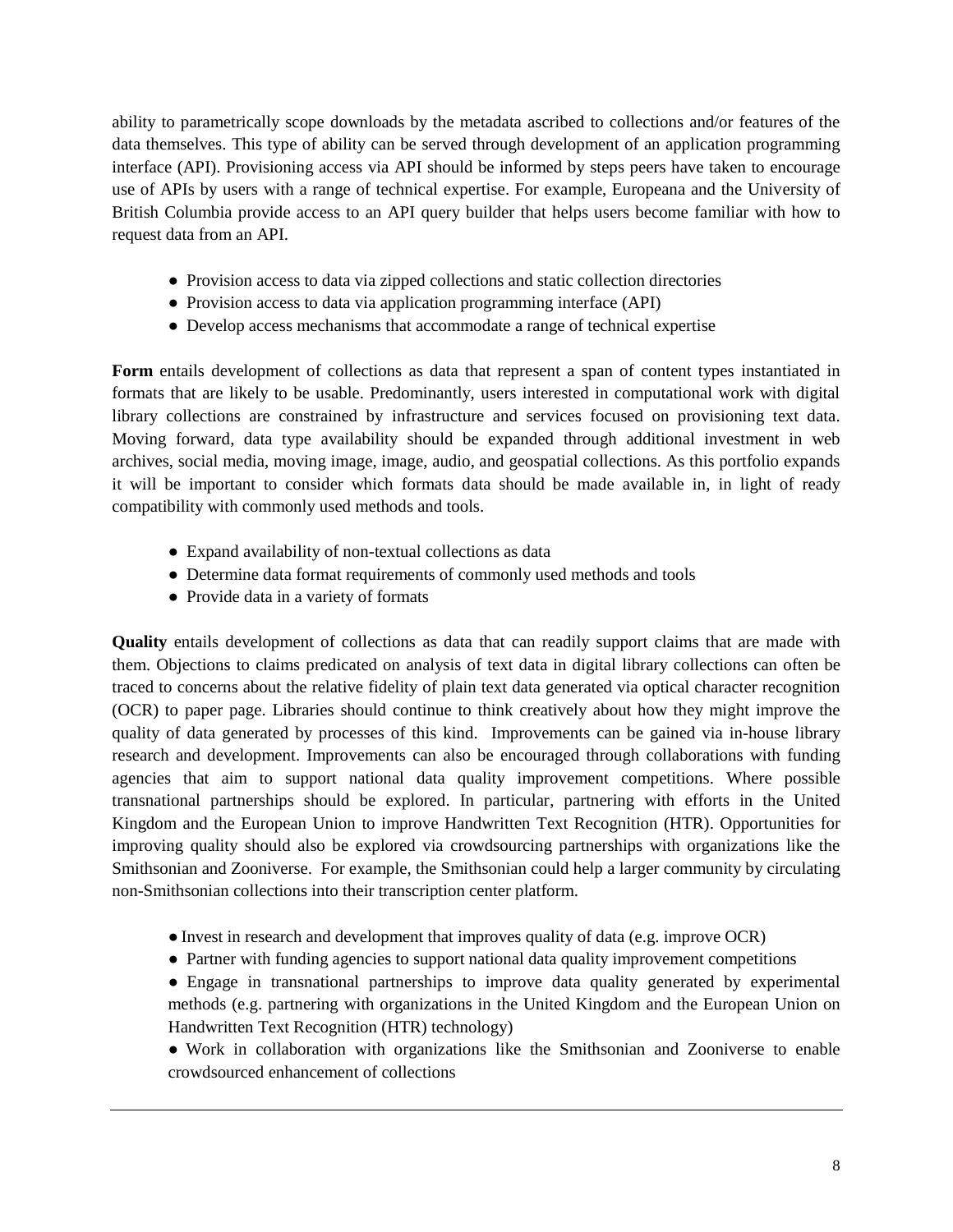This paper advanced a series of frames and recommendations to help guide the Library of Congress and a broader library community as they consider how and where they might contribute to a collections as data imperative. Collections as data experimentation should be taken on in the truest sense possible. Failures weighed with consideration trace paths to discovery. While libraries can draw strength from tradition, normative assumptions underlying the way work is approached will need to be critically and continuously reexamined. Admittedly, the ground that lies ahead is uncertain, yet uncertainty is not the same as knowing nothing - uncertainty indicates the presence of alternatives.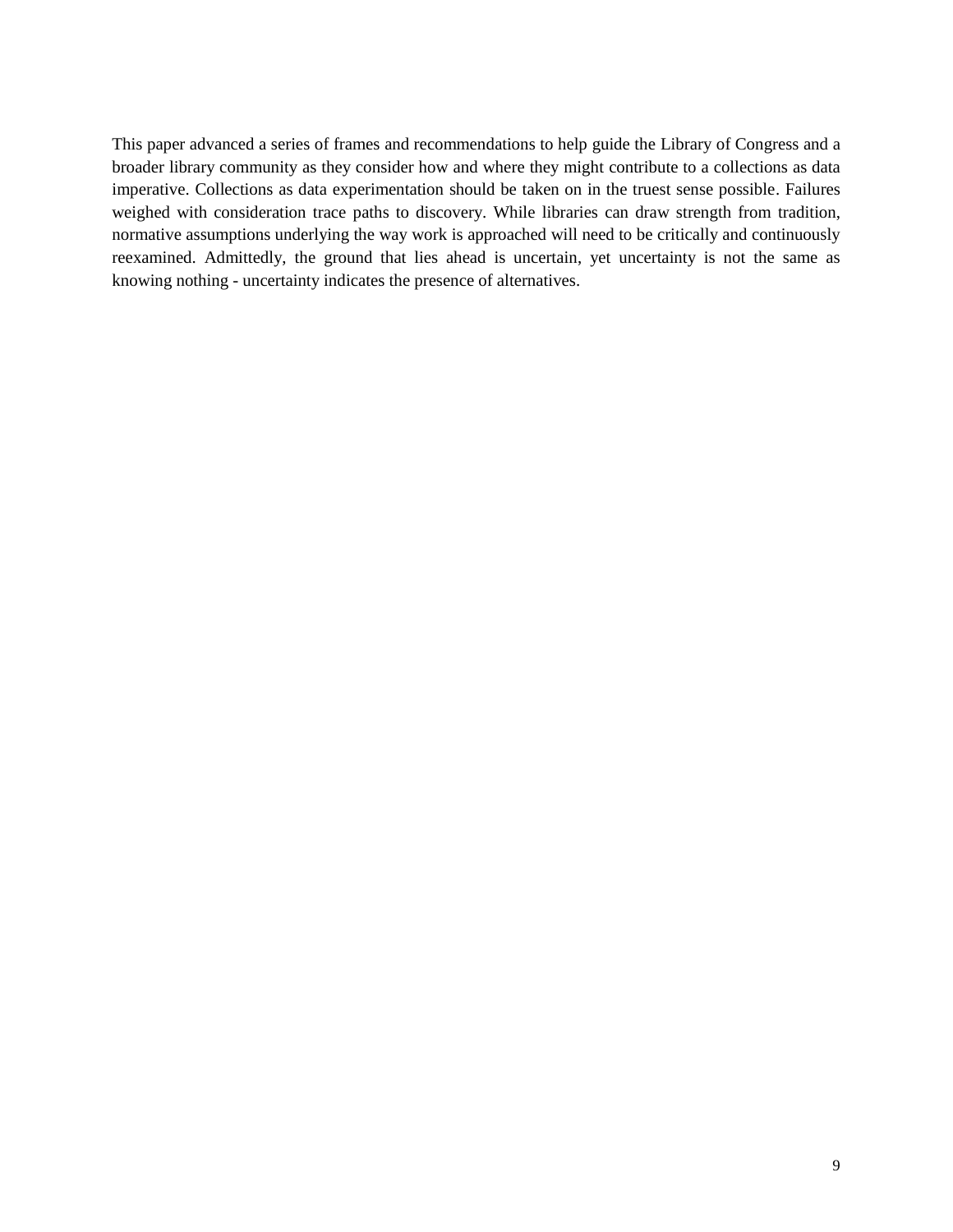# **Further Reading**

- Arroyo-Ramirez, Elvia. "Invisible Defaults and Perceived Limitations: Processing the Juan Gelman Files," October 30, 2016. [https://medium.com/on-archivy/invisible-defaults-and-perceived-limitations](https://medium.com/on-archivy/invisible-defaults-and-perceived-limitations-processing-the-juan-gelman-files-4187fdd36759)[processing-the-juan-gelman-files-4187fdd36759.](https://medium.com/on-archivy/invisible-defaults-and-perceived-limitations-processing-the-juan-gelman-files-4187fdd36759)
- Bowker, Geoffrey C., and Susan Leigh Star. *Sorting Things out: Classification and Its Consequences*. 1. paperback ed. Inside Technology. Cambridge, Mass.: MIT Press, 2000.
- boyd, dana, and Kate Crawford. "Six Provocations for Big Data." SSRN Scholarly Paper. Rochester, NY: Social Science Research Network, September 21, 2011. [https://papers.ssrn.com/abstract=1926431.](https://papers.ssrn.com/abstract=1926431)
- boyd, danah, Emily Keller, and Bonnie Tijierina. "Supporting Ethical Data Research: An Exploratory Study of Emerging Issues in Big Data and Technical Research." *Data & Society*, September 19, 2016. [http://datasociety.net/output/supporting-ethical-data-research-an-exploratory-study-of-emerging-issues](http://datasociety.net/output/supporting-ethical-data-research-an-exploratory-study-of-emerging-issues-in-big-data-and-technical-research/)[in-big-data-and-technical-research/.](http://datasociety.net/output/supporting-ethical-data-research-an-exploratory-study-of-emerging-issues-in-big-data-and-technical-research/)
- Burrows, Toby. "Sharing Humanities Data for E-Research: Conceptual and Technical Issues." Custom Book Centre, 2011. [http://ses.library.usyd.edu.au:80/handle/2123/7938.](http://ses.library.usyd.edu.au/handle/2123/7938)
- Carlson, Jake, and Lisa Johnston. *Data Information Literacy: Librarians, Data, and the Education of a New Generation of Researchers*, 2015. [http://public.eblib.com/choice/PublicFullRecord.aspx?p=2039088.](http://public.eblib.com/choice/PublicFullRecord.aspx?p=2039088)
- Ceglowski, Maciej. "Deep-Fried Data." Accessed November 21, 2016. [http://idlewords.com/talks/deep\\_fried\\_data.htm.](http://idlewords.com/talks/deep_fried_data.htm)
- Faniel, Ixchel M., and Ann Zimmerman. "Beyond the Data Deluge: A Research Agenda for Large-Scale Data Sharing and Reuse." *International Journal of Digital Curation* 6, no. 1 (August 3, 2011): 58–69. doi:10.2218/ijdc.v6i1.172.
- Gibbs, Fred, and Owens, Trevor. "The Hermeneutics of Data and Historical Writing." In *Writing History in the Digital Age*, edited by Nawrotzki, Kristen and Dougherty, Jack. Digital Humanities. Ann Arbor, MI: University of Michigan Press, 2013.
- Gitelman, Lisa, ed. *"Raw Data" Is an Oxymoron*. Infrastructures Series. Cambridge, Massachusetts: The MIT Press, 2013.
- Jules, Bergis. "Surveillance and Social Media Archiving." *Documenting DocNow*, October 4, 2016. https://news.docnow.io/surveillance-and-social-media-archiving-7ea21b77b807.
- Ibid. "Confronting Our Failure of Care Around the Legacies of Marginalized People in the Archives,"November 11, 2016, https://medium.com/on-archivy/confronting-our-failure-of-care-aroundthe-legacies-of-marginalized-people-in-the-archives-dc4180397280.

Leonard, Peter. "Mining Large Datasets for the Humanities." Lyon, France, 2014. http://library.ifla.org/930/.

Manus, Susan. "Digging Up the Recent Past: An Interview With Doug Reside." *The Signal: Digital Preservation*, n.d. http://blogs.loc.gov/digitalpreservation/2012/08/digging-up-the-recent-past-aninterview-with-doug-reside/.